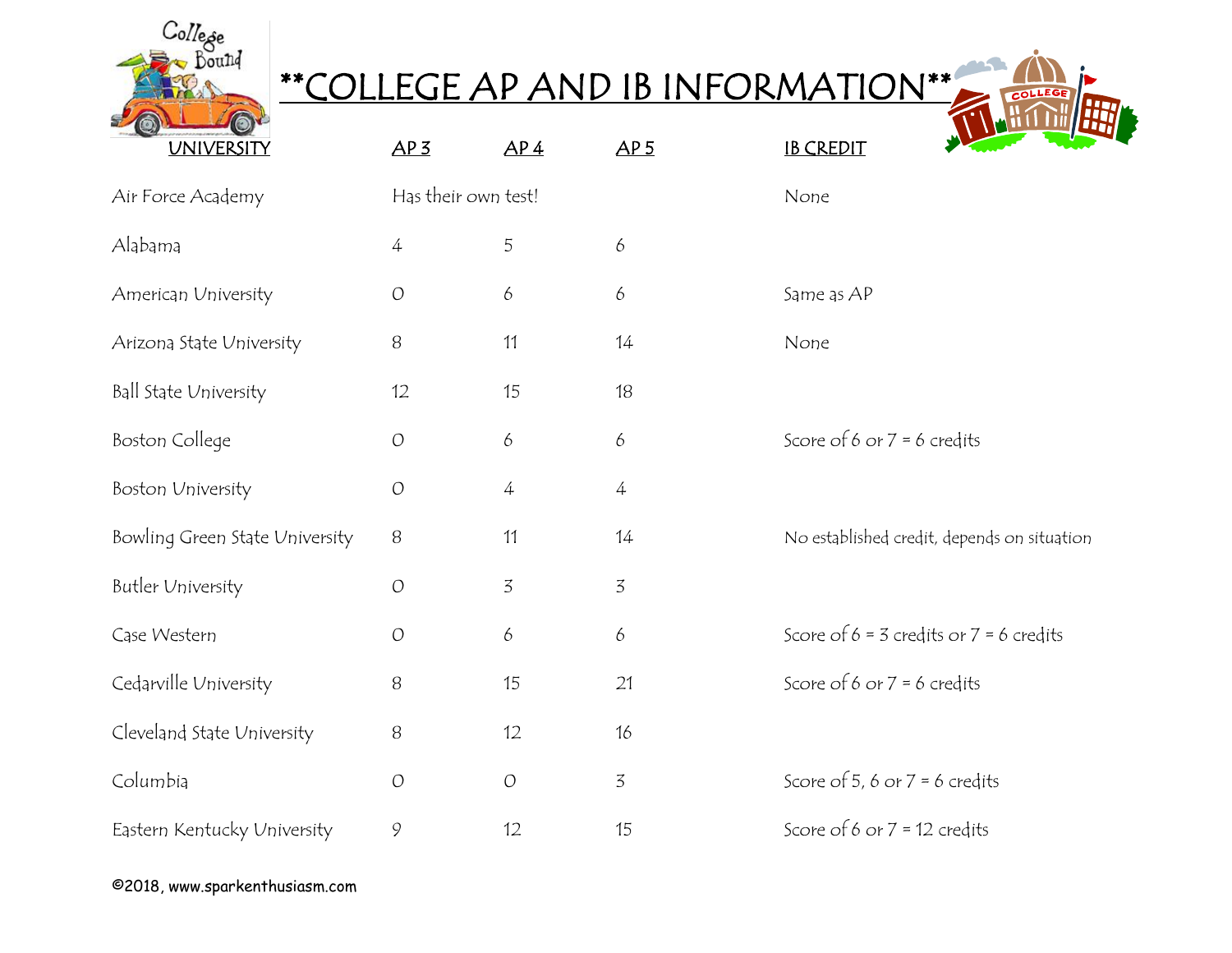| Emory University               | $\bigcirc$               | 4              | 4              | Score of 5 or higher, no established credit  |
|--------------------------------|--------------------------|----------------|----------------|----------------------------------------------|
| Florida State                  | $\overline{4}$           | $\overline{7}$ | 7              | Score of $4 = 4$ credits; $5 = 8; 6/7 = 8$   |
| Florida University             | $\overline{3}$           | 6              | 6              | Spanish B - Score of 5, 6 or $7 = 8$ credits |
| John Carroll University        | 6                        | 6              | 6              | Score of 4, 5, 6 or $7 = 8$ credits          |
| Georgetown University          | $\bigcirc$               | 6              | 10             | Score of 6 or $7 = 6$ credits                |
| Hawaii Pacific University      | 7                        | $\overline{7}$ | 10             | Score of 5, 6 or $7 = 8$ credits             |
| Iowa State University          | 8                        | 16             | 16             | Score of 5, 6 or $7 = 8$ credits             |
| Kent State University          | $\, 8$                   | 11             | 14             | Score of $5 = 6$ credits; $6 = 9$ ; $7 = 12$ |
| Marquette                      | $\cal O$                 | $\overline{3}$ | $\overline{4}$ | Passing $=$ 3 credits                        |
| Miami University OH            | 8                        | 17             | 17             | Score of 6 or $7 = 3$ credits                |
| Michigan State University      | Skip 1st four<br>classes | 8              | 16             |                                              |
| New York University            | O                        | $\overline{4}$ | $\overline{4}$ | Score of 6 or $7 = 8$ credits                |
| Oberlin College                | $\bigcirc$               | $\bigcirc$     | $\overline{4}$ | Score of 6 or $7 = 4$ credits                |
| Ohio Northern University       | 6                        | 12             | 15             |                                              |
| Ohio Wesleyan University       | 6                        | 9              | 12             | None                                         |
| Ohio State University          | 8                        | 12             | 15             | For other courses yes, none for Spanish      |
| Ohio University                | 8                        | 9              | 12             | Score of 5, 6 or $7 = 9$ credits             |
| @2018, www.sparkenthusiasm.com |                          |                |                |                                              |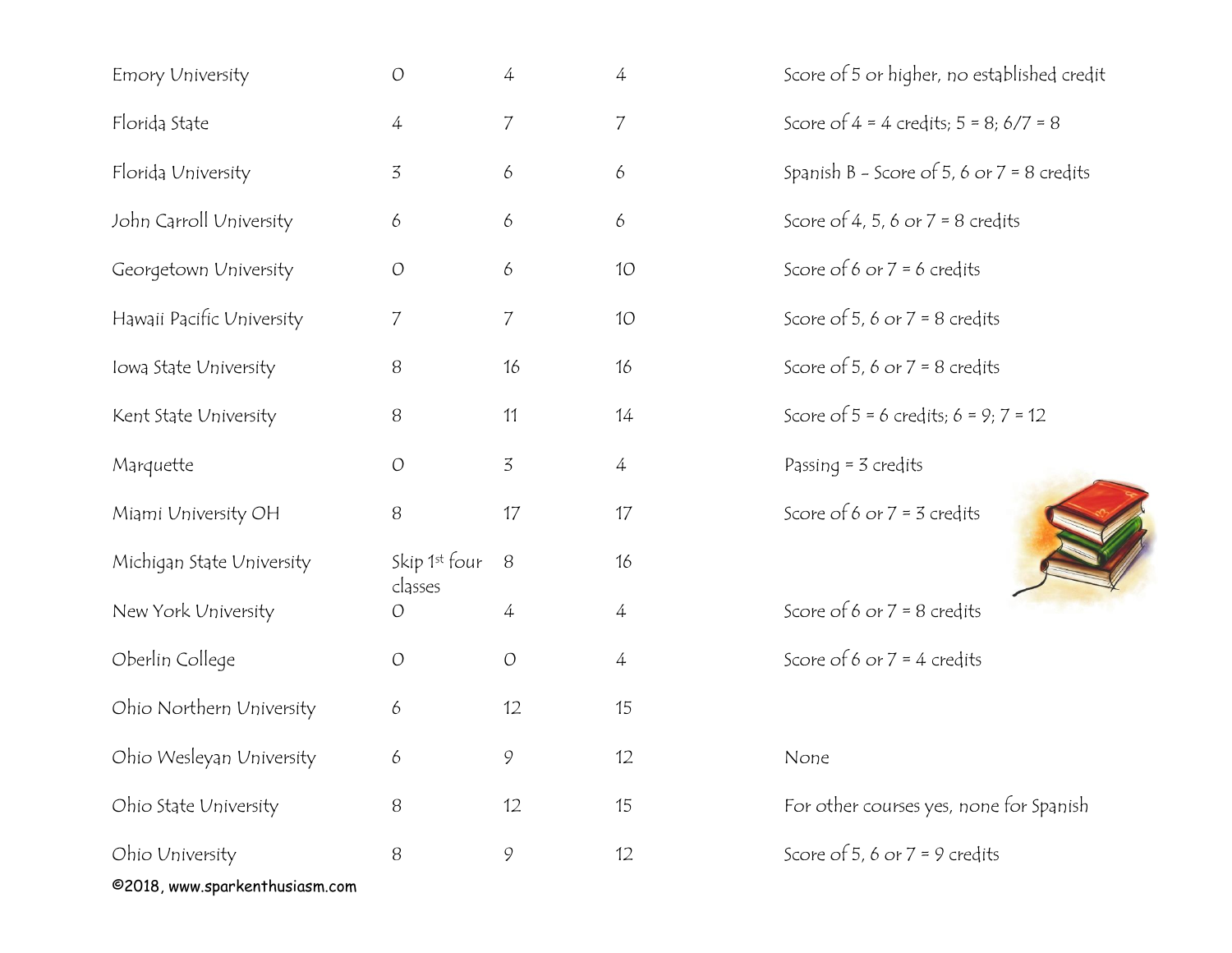| Penn State University              | 12             | 15                                                   | 15              | Spanish HL = 12 credits (4 or higher)<br>Spanish SL = 6 credits $(4$ or higher) |
|------------------------------------|----------------|------------------------------------------------------|-----------------|---------------------------------------------------------------------------------|
| Purdue University                  | 8              | 11                                                   | 14              |                                                                                 |
| Rose-Holman Institute of Tech.     | $\bigcirc$     | 8                                                    | 12              | Spanish HL - Score of 5, 6 or $7 = 4$ credits                                   |
| Saint Mary's College of California | 3              | 6                                                    | 9               | Score of $5 = 3$ credits; $6 = 6$ ; $7 = 9$ credits                             |
| Stanford University                | $\overline{O}$ | $\overline{O}$<br>but, fulfills language requirement | 10 <sup>°</sup> | Score of 5, 6 or $7 = 10$ credits                                               |
| <b>UCLA</b>                        | 8              | 8                                                    | 8               |                                                                                 |
| University of Akron                | 8              | 11                                                   | 14              |                                                                                 |
| University of Alabama              | 4              | $\overline{7}$                                       | 10              | None                                                                            |
| University of California (UCLA)    | 8              | 8                                                    | 8               | Score of 5, 6 or $7 = 8$ credits                                                |
| University of Cincinnati           | 6              | $\mathcal{G}$                                        | 12              | Score of 5, 6 or $7 = 6$ credits                                                |
| University of Dayton               | 4              | 8                                                    | 8               | Score of $5 = 4$ credits; 6 or $7 = 8$ credits                                  |
| University of Florida              | 3              | $\boldsymbol{\delta}$                                | 6               | Score of $4 = 3$ credits; $5 = 6$ ; $7 = 9$                                     |
| University of Kentucky             | 3              | 6                                                    | 9               | Score of 5 or higher, no established credit                                     |
| University of Miami, FL            | $\bigcirc$     | 6                                                    | 9               | Yes, with examination                                                           |
| University of Michigan             | $\bigcirc$     | $\overline{3}$                                       | 3               | Score of 4, 5, 6 or $7 = 6$ credits                                             |